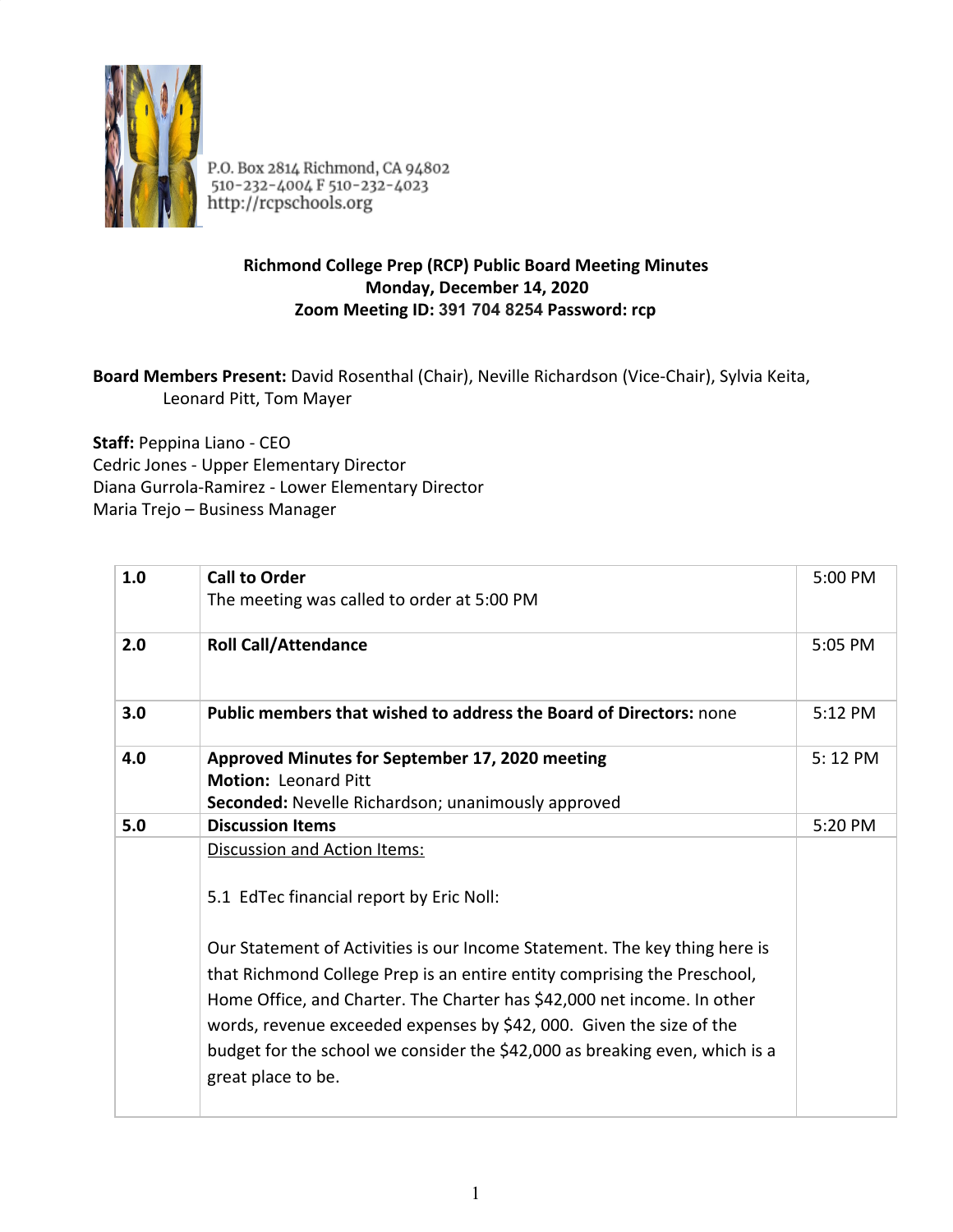David Rosenthal: What are those funds for? Are those the funds we received from the COVID money?

Eric Noll: Yes, part of it, and they are called Federal Cares funds. We had to spend the money allocated to the school by December 31, 2020. Peppina and the team made sure that all those funds were used to mitigate the learning loss due to Distance Learning made necessary by COVID.

David Rosenthal: Just give me the conclusion, was all the money spent that needed to be spent, so we don't have to give any funds back?

Eric Noll: That is correct.

Mr. Rosenthal: Did we spend more than we budgeted?

Eric Noll: We spent all the money for the Learning Loss Mitigation (LLM), but there will be additional expenses that are incurred from January to June that the school will cover. There are strict rules for the LLM money and we can't prepay on expenses.

2019-20 audit update, we don't have the final report because the auditors need one of the firm's partners to sign off. We have the draft copy and there will not be any material changes to the audit report. The audit was clean and there were no findings or internal control issues. The auditors didn't find anything that they would determine problematic. It is another good financial year for the school. The RCP Board can accept the draft audit contingent upon no material changes happening (see 5.2 for the vote).

2020-21 update to Eric's 2020-21 financial forecast last October:

I want to give a forecast update because in October we had a 48K surplus, and we knew that was going to change drastically because we had all this money coming in that we needed to spend, and we didn't have a spending plan yet. In other words, we didn't know where it was going to go but we knew that expenses for the students were going to come.

There were some COVID Supply Stipends that were provided to staff so they can equip their home offices and have all the technology and material needed to best serve the students. Another expense is Mindful Life services that we have each year, but they have increased their scope of service to meet the students' needs. A lot of computers have been purchased (a lot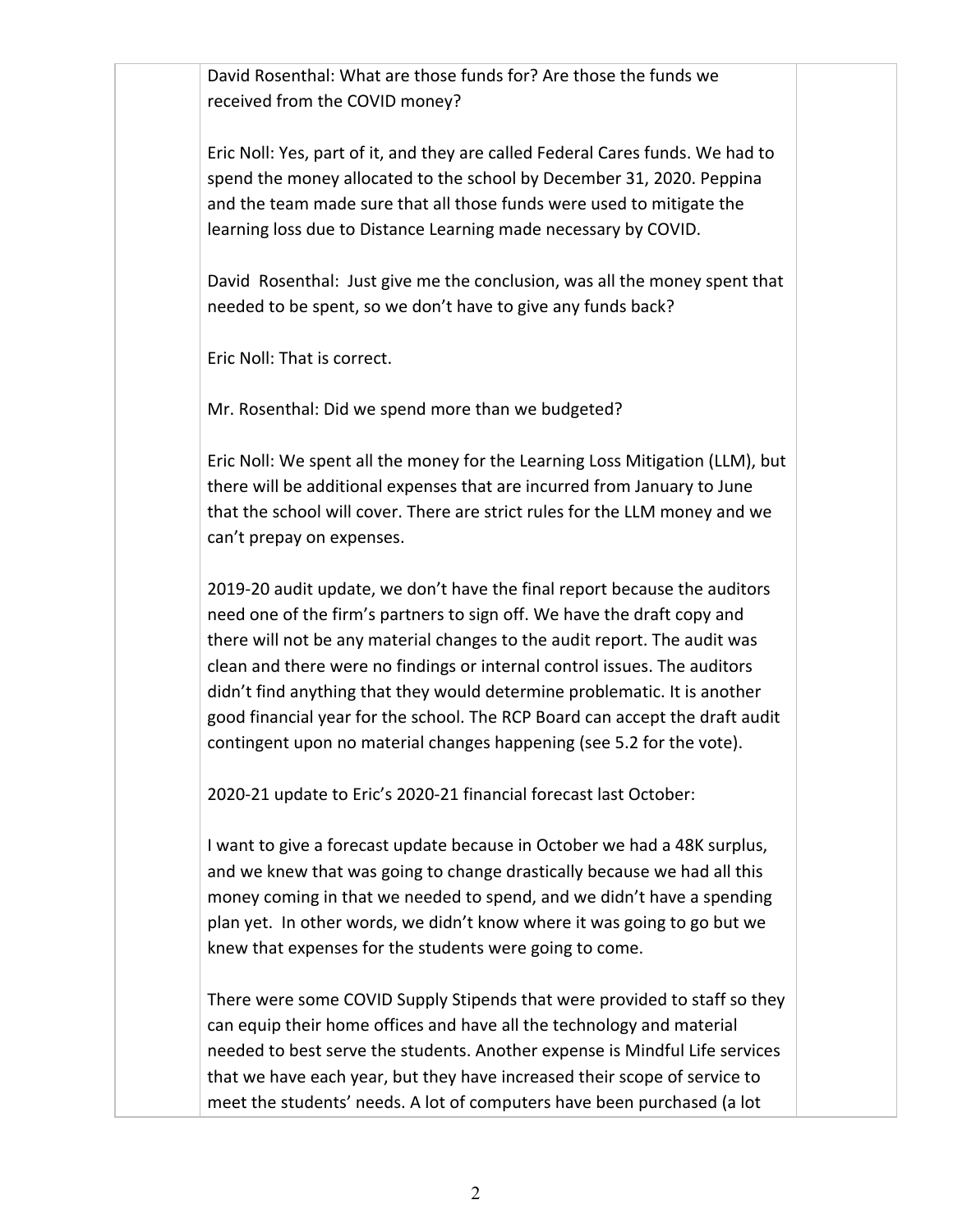more than the norm), and finally RCP purchased a level-appropriate library for each classroom for when students are able to return.

Lastly, most schools have to show the state a full expenditure of their money. We can't use the money received for COVID for existing expenses. We have to show that COVID money was used for new or additional complementary expenditures.

The First Interim Report is just a boilerplate submission to the District and to the County. It shows that RCP has developed a budget for subsequent years. I have some good news about state-level funding in terms of tax collection through October. It's looking much better than the state government anticipated, and that is good for K-12th grade education.

Charter Budget Summary:

Eric Noll: The budget summary is a boilerplate submission that is required and must go out to the District and the County. Projections are for the next three years.

We will be cautiously optimistic for 2021. The legislature could cancel all or part of all the spring deferrals. This wouldn't affect us anyway because our cash is good. There might be an increase in the Local Control Funding Formula (LCFF) Cost-of-living Adjustment (COLA) to 1.14% because now it is at zero percent.

We might also see one-time funding for some purposes. The state will be really careful not to include anything that has any type of permanence into the budget. The current administration has made a big push to pay down pension costs, so we will likely see this in FY 21-22. The state teacher retirement system is under-funded by 800 billion dollars.

5.2 Annual independent fiscal audit for FY 2019-20 was unanimously approved by the Board of Directors.

5.3 First Interim Report was unanimously approved by the Board of Directors.

5.4 Local Control Funding Formula (LCFF) Budget Overview for Parents was unanimously approved.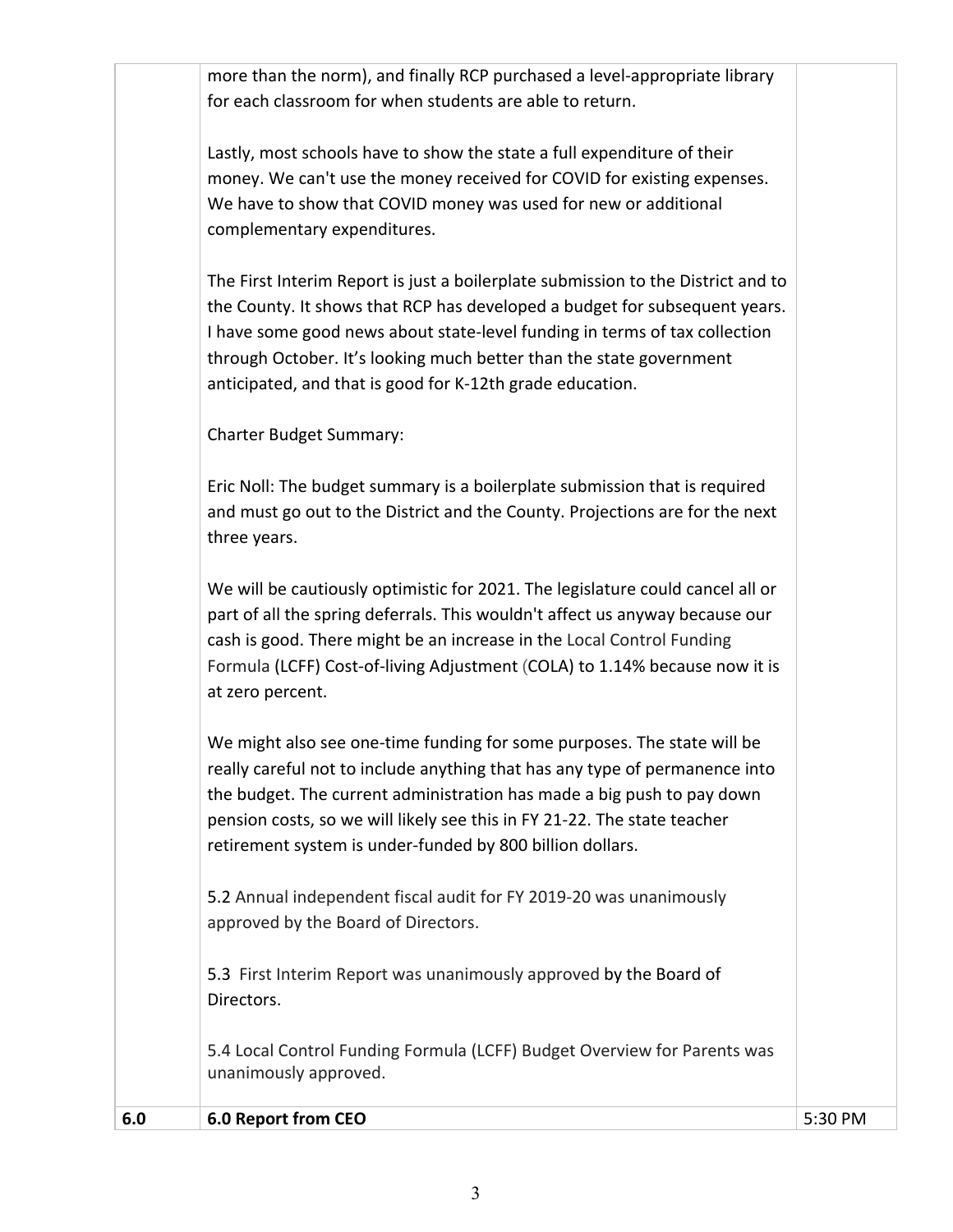## 6.1 Peppina Liano

At the end of this difficult year I am glad to report that, in spite of all the precarious circumstances and with a special thanks to my team, we have accomplished more than expected. A special thanks to Ms. Trejo who worked every single day and even on the weekends. Also, the best people to report what is going on in instruction are Ms. Ramirez and Mr. Jones. I want to give them a chance to do that because they are in the trenches.

David Rosenthal: I was just going to echo your appreciation for Ms. Trejo. I know she has been fantastic, and I want to express appreciation to Tana Monteiro. She has visited families and made sure we are connected to their struggles. She has also taken care of the needs of our homeless students. Thank you for solving problems for our families.

Peppina Liano: Not everybody comprehends the difficulties we encounter. Just imagine monitoring and planning Distance Learning for six hundred students. I believe the best person to report all of those incredible successes for families and students is Ms. Ramirez, the Lower Elementary Director.

Diana Ramirez: Thank you, Ms. Liano! It has been a lot of work, but it feels like we can do this naturally. I think it is because we are constantly in communication, and we know that the goal is to support our students, families, and teachers. I have been working with Ms. Monteiro to make sure we know the stories of students that are struggling the most with attendance and academics, and we know how to support them. When the pandemic started, and in the last two months, we have had Student Support Team Meetings (SST), and we have brought in the psychologist.

David Rosenthal: Please give us some specifics and examples of what you've done with students, what the issues were, and how we have dealt with those issues?

Diana Ramirez: We've been working with the families, teachers, and tutors making sure that students have a strong structure at home. The teachers are amazing. They create individual schedules, making sure students that are going through the SST process have a tutor connected with them. I even have tutors that support not only the children but the families as well. For example, teachers and tutors will show parents how to use Google Classroom. Everyone is different. We just concentrate on knowing what the need is and focus on meeting those individual needs. The tutor will connect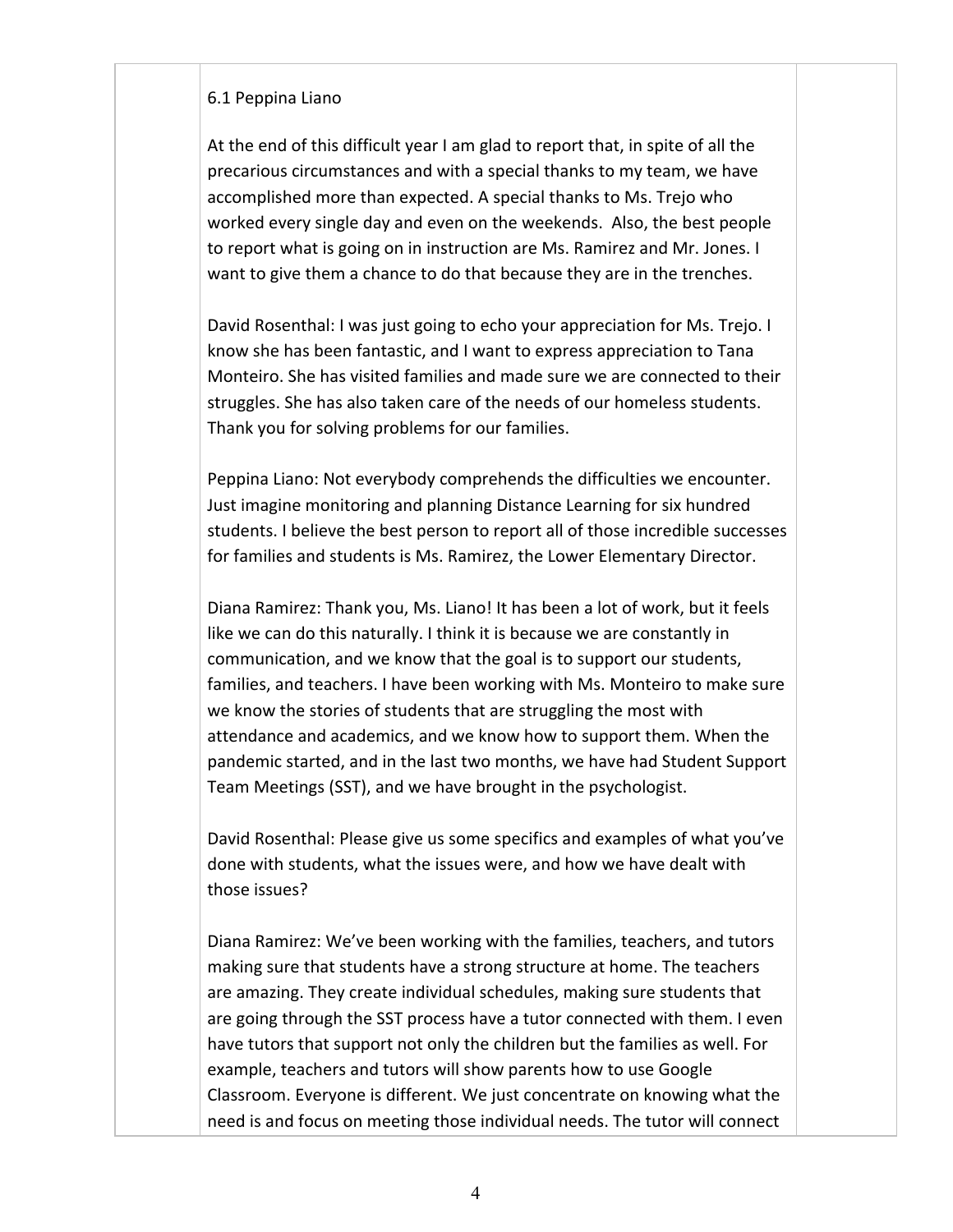with that person for 15-20 minutes to teach them how to use all the online learning platforms. Now parents are getting it and can submit homework and assignments. I also make use of the people I have at my disposal. Coach Eddie teaches PE, and I ask him to assist with the SST process by tutoring students. We give students packets and have them fill out an Independent Studies contract to make sure the student is working.

I analyzed the winter Measure of Academic Progress (MAP) and reading data. I compared the most recent scores because students were assessed in August and again in October. I noticed that there wasn't a drop and with some students scores went up 2%. I was worried that I would see a 20% drop but I have not seen that drop. We have experienced students maintaining or going up a few percentage points, which gives me a lot of hope for the future.

There is a lot of work to do, but the students are learning using Google Classroom and Zoom. We are focusing a lot on students and families that are going through the SST process and providing as much support as they need so their student feels supported.

David Rosenthal: What are your greatest difficulties or greatest hurdles that you need to overcome?

Diana Ramirez: My teachers are doing amazing work, and I want to make sure they are happy and satisfied. Teachers are really hard on themselves. I would be happy if teachers would be happy with the work they are doing. Ms. Liano has been extremely generous with the teachers, and they are very happy with her generosity. They are overachievers and they are used to seeing a lot of growth in themselves, so their expectations for students are very high. But I always tell them to be super-intentional, and they will see some growth. I tell them not to be so hard on themselves. Now they are pros, and they can do anything on Zoom.

We need more support for our African American single mothers. I would like to see more services made available.

Tana Monteiro: We have Mindful Life, and RCP has funded more of their services to help our families cope with the reality of the pandemic. Also, we have groups that gather once a week to support African American single moms. We have two facilitators. One has experience with workforce development, and she has worked with a lot of women in the Richmond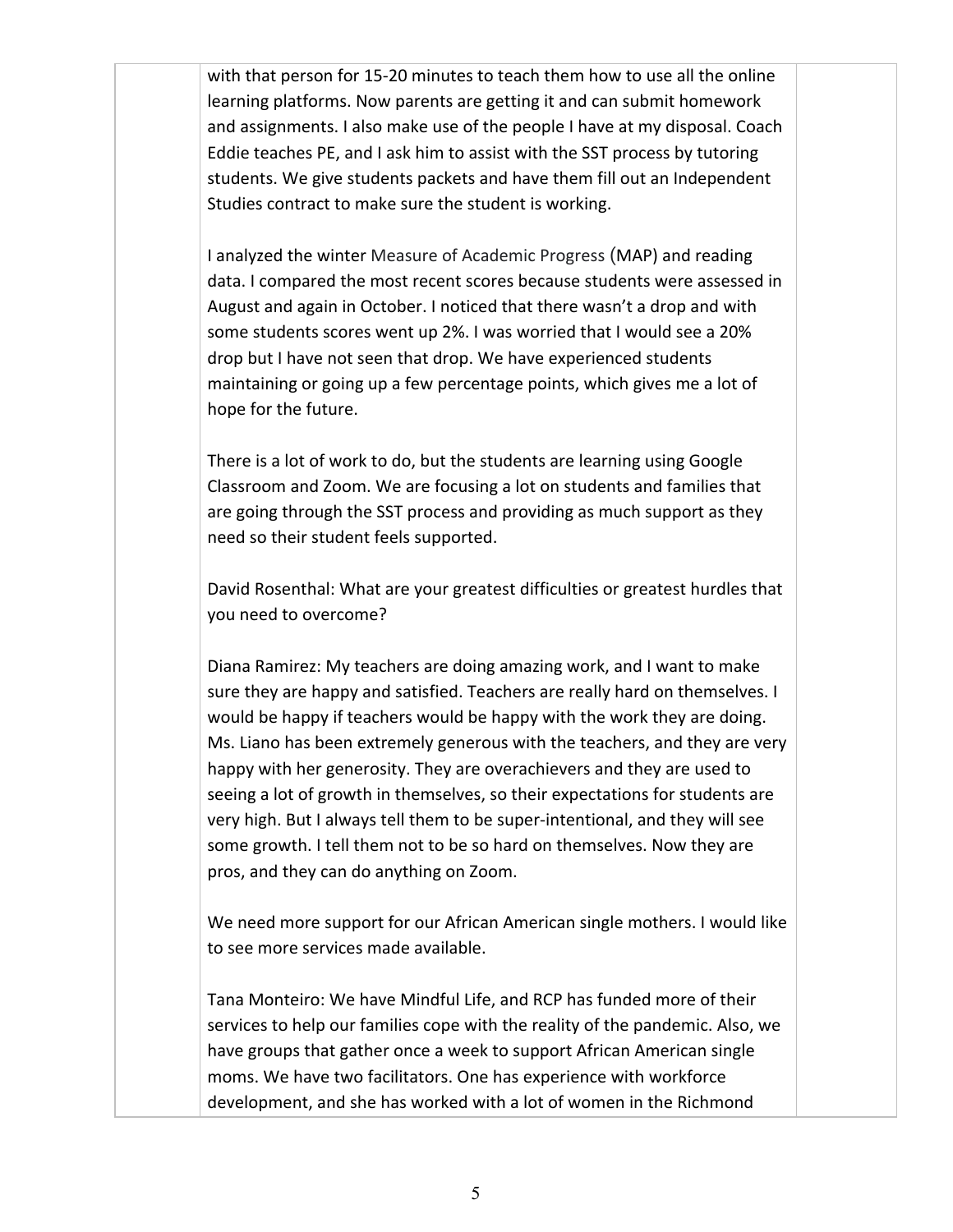community. The other facilitator is the Director of the Women's Department at Providence Baptist Church.

David Rosenthal: Let's meet in ten days to evaluate the options to add services for families that are struggling to cope with the weight of the pandemic.

Peppina Liano: Mr. Jones and Ms. Naima will give recommendations about possible solutions we should add for our families, since Mr. Jones was the one who brought Ms. Naima to the school.

Cedric Jones: One of the most helpful things for Upper elementary is generating a chronic absenteeism list, and Ms. Monteiro has been very helpful with that. She helped us really nail down the number of students that are not attending, and we have had SST meetings to solve the attendance problem.

Our students' scores are improving as well. Our tutor numbers have improved. We started with three, and now we have five tutors. We have 51 students that are receiving 1 to 1 or 2 to 1 help for math, English Language Arts (ELA), and English Language Development (ELD). Also, five out of eight teachers are helping during the After-School Academic Support hour.

Ms. Benda has been very helpful with our student success team meetings. She has supported me with student contracts for some folks that are not connecting because they are 13 or 12 years old, and their parents are going to work every day. We have been able to modify our Distance Learning program for one student that was having some behavior issues and was going down the expulsion path. We have him 1 to 1 with a tutor from 90 to 100 minutes a day so that he isn't in the Zoom room, and he is getting 1 to 1 support during instruction and also meeting with his teachers. We really have been able to move some mountains in the face of not knowing how to be able to do so.

We are assisting the 8th grade with High School applications. We had two events the last two Thursdays in November. We have streamlined the transcripts students or parents pick up from RCP to give to their prospective schools.

David Rosenthal: Do we have a reward system for attendance?